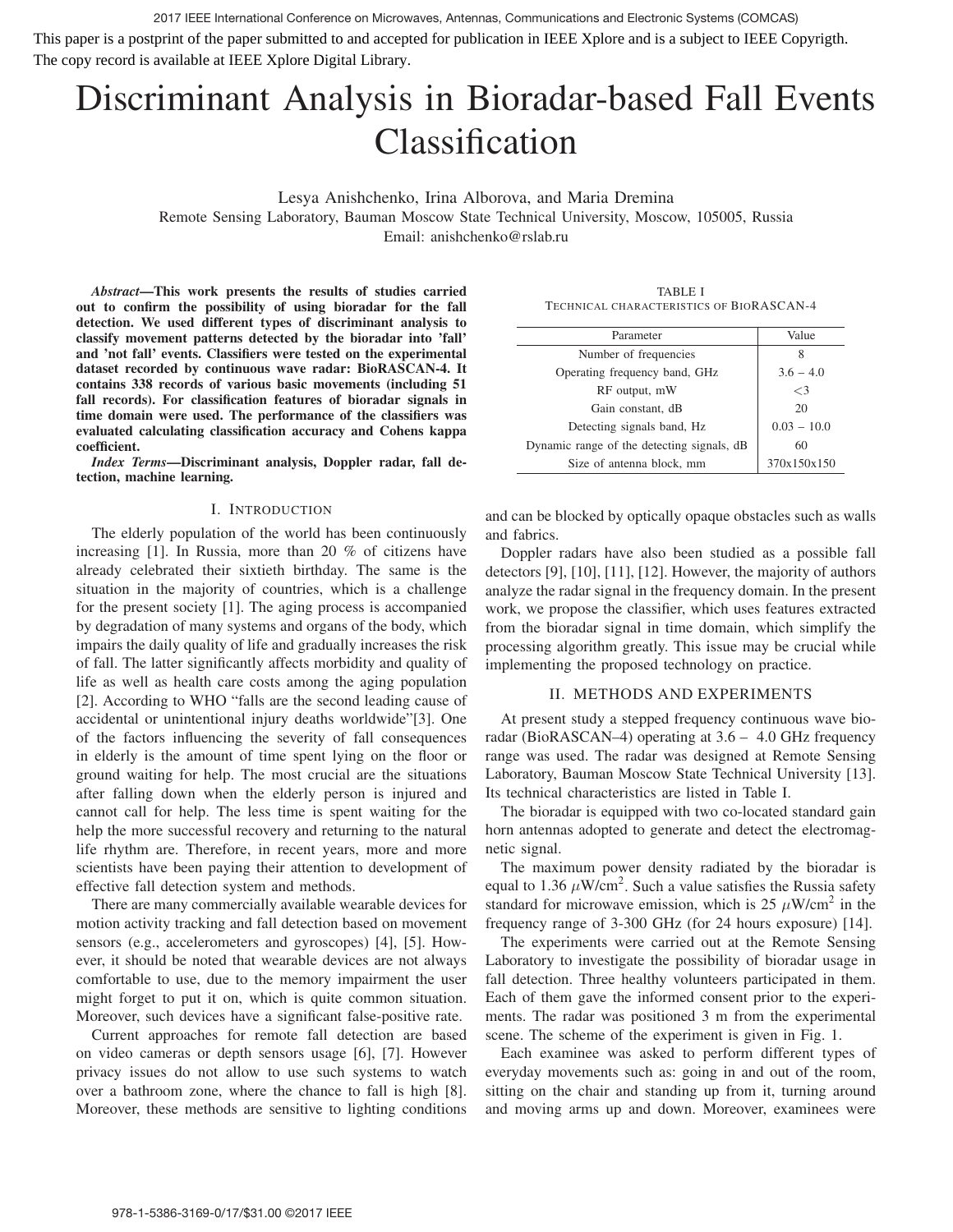

Fig. 1. The scheme the experiment.

TABLE II MOVEMENT PATTERNS



Fig. 2. Preprocessing algorithm scheme.

Artifact selection

Features estimation

mimicking falls on a previously prepared floor covering to make the falling as save as possible.

Experimental data set contains 338 different movement patterns, 51 of which are "falls", other 287 are "non-falls" (Table II).

### III. DATA PROCESSING

The scheme summarizing the steps of the signal preprocessing is depicted in Fig. 2. Data preprocessing and classification were done utilizing MATLAB 2016b.

Each BRL record consists of 16 signals (8 operating frequencies, each of them has I and Q quadratures), which were recorded simultaneously. For movement pattern classification we used only data of the quadrature, which maximizes the energy.

The selected quadrature signal was filtered by a 7th order Butterworth filter with cutoff frequency of 0.3 Hz. As opposed to [11] in present work movement artifacts were automatically detected by the adaptive threshold algorithm similar to [15], which was used for filtering artifacts out of the radar signal. We modified it not to suppress movement artifacts, but to extract them.

Once a movement event was detected, the extraction of features for analyzed data fragment was performed. In our previous research [11] we showed that the following parameters are useful for fall events classification duration of event



Fig. 3. Sitting on a chair movement pattern.



Fig. 4. Fall movement pattern.



Fig. 5. Scatter plot for duaration and standard deviation of artifacts.

and variation of signal amplitude (A). The estimation of these parameters was done automatically. The Fig. 3 and 4 present patterns of raw bioradar signal with marked classification features for both artifacts for two different movement patterns: sitting down of a chair and falling, respectfully.

After features estimation obtained data were summarized into a table containing classification parameters normalized using min-max normalization technique. A scatter plot for these features is shown in Fig. 5.

To separate "fall" from "not fall" events we tried two types of discriminant analysis: linear (LDA) and quadratic (QDA).

## IV. RESULTS

We used well known method named a leave-one-subject-out cross-validation to prevent overtraining of the classifiers. The data for two examinees were used for training the classifiers. The remaining examinee data were used to evaluate the classifiers performance. These steps were repeated three times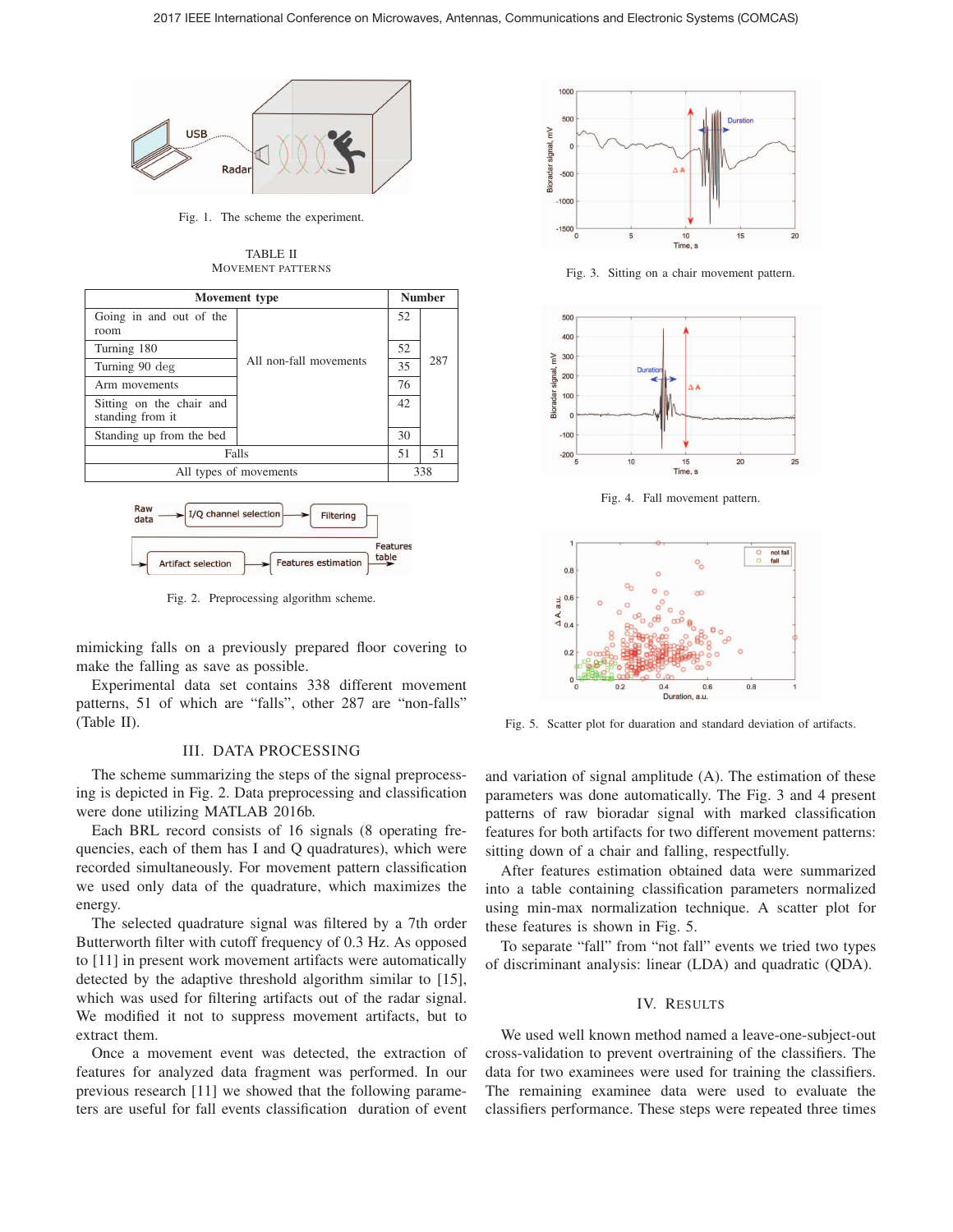

Fig. 6. Results of LDA with error rate 0.04 (border line is in blue).



Fig. 7. Results of QDA with error rate 0.04 (border line is in blue).

TABLE III PERFORMANCE EVALUATION

|                     |          | <b>LDA</b>             |      | <b>ODA</b> |      |
|---------------------|----------|------------------------|------|------------|------|
|                     |          | <b>Predicted Class</b> |      |            |      |
|                     |          | Not fall               | Fall | Not fall   | Fall |
| <b>Actual Class</b> | Not fall | 280                    |      | 280        | 7    |
|                     | Fall     | 8                      | 43   | 4          | 47   |
| Accuracy, %         |          | 95.6                   |      | 97.0       |      |
| Sensitivity, %      |          | 97.5                   |      | 97.5       |      |
| Specificity, %      |          | 74.5                   |      | 90.1       |      |
| AUC, $%$            |          | 98.7                   |      | 98.8       |      |
| Cohens kappa, %     |          | 82.5                   |      | 88.8       |      |

with changing examinees included into training and testing dataset.

For the evaluation of the classification performance confusion matrix and Cohens kappa coefficient were computed. Moreover, we estimated classification accuracy, sensitivity, specificity and area under receiver operation characteristics curve (AUC) in order to insure comparability with similar studies which were not reported Cohens kappa values.

In Fig. 6 and 7 the results of data classification by LDA and QDA are shown, respectively. The border lines founded by the classifiers are in blue. Wrongly classified samples are marked with black crosses. It can be clearly seen that QDA performed better than LDA.

In Table III the confusion matrices and other classification performance parameters are given for both applied methods of classification.

## V. CONCLUSSION

In this work, we presented the results of studies carried out to confirm the possibility of using bioradar for the fall detection. Different types of discriminant analysis were tested to classify movement patterns detected by the bioradar into 'fall' and 'not fall' events. Classifiers were evaluated on the experimental dataset recorded by a continuous wave radar: BioRASCAN-4. The dataset contains 338 records of various basic movements (including 51 fall records) for three examinees. For classification features of bioradar signals in time domain were used. The performance of the classifiers was evaluated calculating classification accuracy and Cohens kappa coefficient.

QDA classifier showed higher accuracy and value of Cohens kappa coefficient than LDA  $(97.0 \text{ vs. } 95.6 \% \text{ and } 88.8 \text{ vs. }$ 82.5 %, respectively). Thus, utilization of QDA is preferable over the LDA with bioradar movement patterns classification in time domain. It is worth mentioning, that as the scatter plots for "fall" and "not fall" events are overlapping, it is not possible to get perfect classification results by using only two proposed classification features. Therefore, the classification algorithm should be improved by using additional features to be applied in real life.

The future plans are mainly focused on enriching experimental dataset of different motion patterns in the bioradiolocation signals and extension of number of classification parameters, which may help in decreasing the number of false alarms and improve the specificity of the classifiers.

### ACKNOWLEDGMENT

The research was supported by the grants of the President of Russian Federation (2874.2016.5), Russian Foundation for Basic Research (17-20-03034).

Authors would like to thanks to the volunteers especially Alexander Ivashov and Alexanrda Razoryonova

#### **REFERENCES**

- [1] United Nations, Department of Economic and Social Affairs, Population Division (2015). World Population Prospects: The 2015 Revision.
- [2] A.F. Ambrose, G. Paul, J.M. Hausdorff, "Risk factors for falls among older adults: A review of the literature", Maturitas, Volume 75, Issue 1, May 2013, pp 51–61.
- [3] http://www.who.int/mediacentre/factsheets/fs344/en/
- [4] M. Gjoreski, H. Gjoreski, M. Lustrek, "How Accurately Can Your Wrist Device Recognize Daily Activities and Detect Falls? Sensors 2016, 16, 800
- [5] Y. Chuah, J. Lee "Fall Detection of Elderly People in Bathroom: A Complement Method of Wearable Device, International Journal of Applied Engineering Research ISSN 0973-4562 Volume 11, Number 6 (2016) pp 4184–4186
- [6] D.P. Kumar, Y. Yun and I.Y.H. Gu, "Fall detection in RGB-D videos by combining shape and motion features", 2016 IEEE International Conference on Acoustics, Speech and Signal Processing (ICASSP), Shanghai, 2016, pp. 1337–1341.
- [7] Z.A. Mundher "A Real-Time Fall Detection System in Elderly Care Using Mobile Robot and Kinect Sensor", International Journal of Materials, Mechanics and Manufacturing, Vol. 2, No. 2, May 2014
- [8] C. A. DeVito CA, Lambert DA, Sattin RW, Bacchelli S, Ros A, Rodriguez JG. "Fall injuries among the elderly. Community-based surveillance", J Am Geriatr Soc. 1988 Nov;36(11):1029-1035.